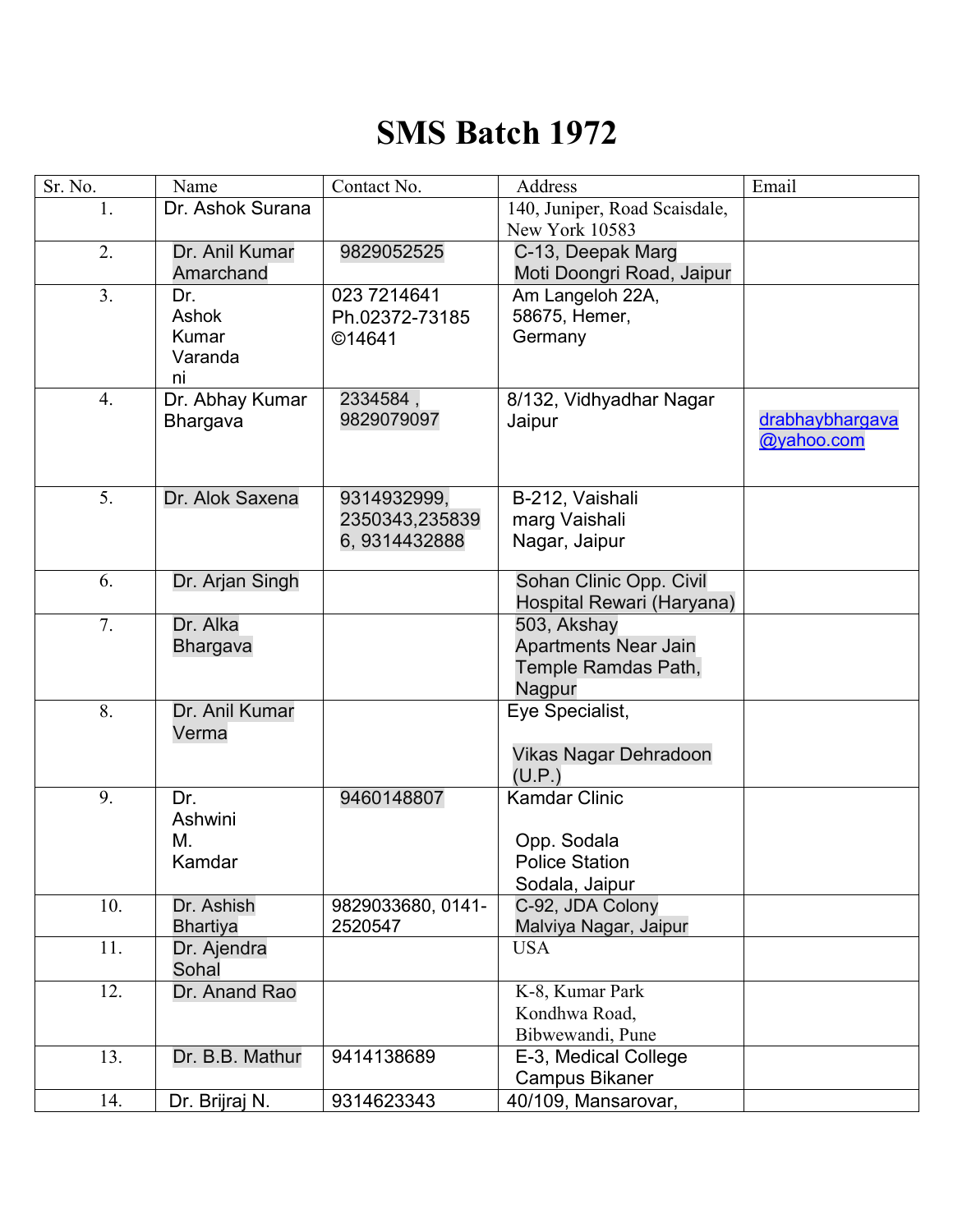|     | Srivastava                        |                        | Swarn Path, Jaipur                                                  |                           |
|-----|-----------------------------------|------------------------|---------------------------------------------------------------------|---------------------------|
| 15. | Dr. Brij Mohan<br>Gupta           | 98292093<br>42         | Diagnositc<br>Gupta<br>Centre 34, Kailashpuri,<br>Tonk Road, Jaipur |                           |
|     |                                   | 2549980                |                                                                     |                           |
| 16. | Dr. Brijesh<br><b>Kumar Goyal</b> |                        | PHC Bhabhru Near,<br>Shahpura, Jaipur                               |                           |
| 17. | Dr. Bahadur<br>Singh              |                        |                                                                     |                           |
| 18. | Dr. Bharat<br>Kumar               |                        | Gupta 401, NW 110 <sup>th</sup> Avenue<br>Plantation, Florida, USA  |                           |
| 19. | Dr. Chetan<br>Prakash             | 9460141499,<br>2620437 | Ranka 9, Ganesh<br>Colony<br>Bhairav Path, Moti Dungri              | cpranka2000@ya<br>hoo.com |
|     |                                   |                        | Jaipur                                                              |                           |
| 20. | Dr. C.P.                          | 001412 4685534         | 208, Edelukisal                                                     |                           |
|     | <b>Belani</b>                     |                        | <b>Drive</b>                                                        |                           |
|     |                                   |                        | Waxford, Pennsylva                                                  |                           |
|     |                                   |                        | na 15090 USA                                                        |                           |
| 21. | Dr. Chandar                       | 9414221031,            | 5-Jha-33, Jawahar Nagar                                             |                           |
|     | Sekhar Daga                       | 2651155                | Jaipur                                                              |                           |
| 22. | Dr. Chaturbhuj                    | 9414152941,            | CMHO, Jalore                                                        |                           |
|     | <b>Dhanawat</b>                   | 01427-230077           |                                                                     |                           |
|     |                                   |                        | 133, Bhagwati Nagar                                                 |                           |
|     |                                   |                        | Karatarpura, Jaipur                                                 |                           |
| 23. | Dr. Devendra                      | 93525051               | Asso. Prof. (Paed Med.)                                             |                           |
|     | Sareen                            | 97, 0294 -             | 27-F, New Fateh Pura,                                               |                           |
|     |                                   | 2525153                | near Sukhadiya circle,                                              |                           |
|     |                                   |                        | Udaipur                                                             |                           |
| 24. | Dr. Dev Krishan                   |                        | Raj Bhawan                                                          |                           |
|     | Sharma                            |                        | <b>Dispensary JAIPUR</b>                                            |                           |
| 25. | Dr. Devi Singh                    | 9414044823             |                                                                     |                           |
| 26. | Dr. Ghanshyam                     |                        | H-29, Tulsi Marg                                                    |                           |
|     | Khatri                            |                        |                                                                     |                           |
|     |                                   |                        | Bani Park, Jaipur                                                   |                           |
| 27. | Dr. Gyan Chand                    |                        | Agresen Nagar, Near Prabhav                                         |                           |
|     | Agarwal                           |                        | talkies, Ajmer                                                      |                           |
| 28. | Dr. Gopal                         |                        | 104-20<br>Queens                                                    |                           |
|     | <b>Prasad Agarwal</b>             |                        | <b>BLVD</b>                                                         |                           |
|     |                                   |                        |                                                                     |                           |
|     |                                   |                        | # 20G, Forest Hills                                                 |                           |
|     |                                   |                        | New York 11357                                                      |                           |
| 29. | Dr. Gopal                         | 2590856,               | Flat No 322 Unique                                                  | gopalsgupta@gm            |
|     | Sharan Gupta                      | 9414074411             | Sanghi Apartment,                                                   | ail.com                   |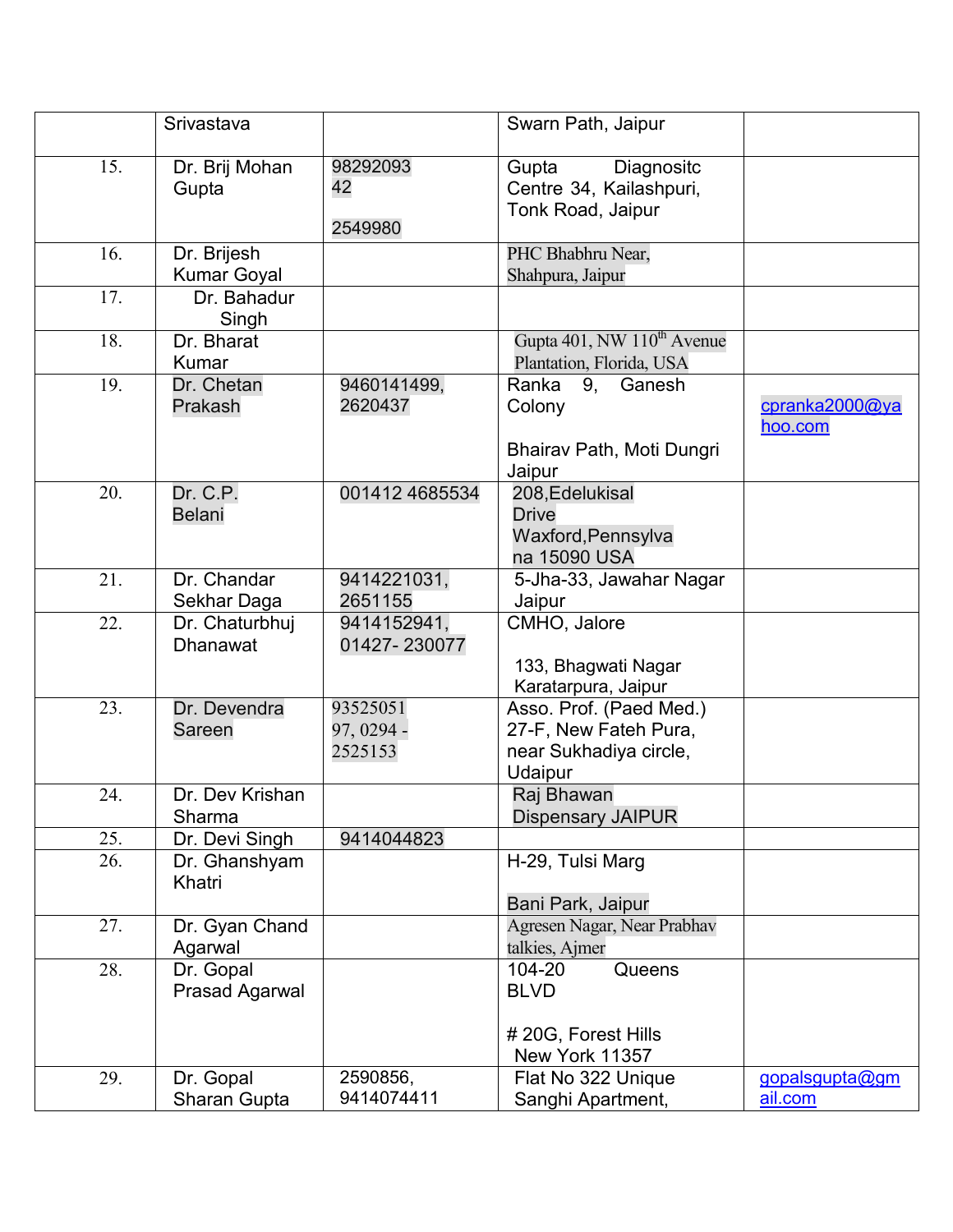|     |                                   |                        | <b>Mahaveer Nagar Tonk</b>                                                  |                               |
|-----|-----------------------------------|------------------------|-----------------------------------------------------------------------------|-------------------------------|
|     |                                   |                        | road, Jaipur                                                                |                               |
| 30. | Dr. Ghanshyam<br>Das              |                        | Nathani 45-A Scheme<br>2,                                                   |                               |
|     |                                   |                        | Opp. District<br><b>Education Near</b><br><b>Bhagat S. Circle</b><br>Alwar  |                               |
| 31. | Dr. Gopi Chand<br>Khilnani        |                        | B-36, Sarvodaya Enclave<br>New Delhi                                        |                               |
| 32. | Dr. Ganpat<br>Devpura             | 2575237<br>9829069669  | B-1, New Heera Bagh<br><b>Flats</b><br><b>SMS Hospital Campus</b><br>Jaipur | gdevpura@yahoo<br>.co.in      |
| 33. | Dr. Hilda Victoria<br>Singh       |                        | Assoc. Prof.<br>(Gynae. & Obst)<br>Near MD M<br>Hospital, Jodhpur           |                               |
| 34. | Dr.<br>Jogendranath A<br>Rajara   |                        | John Kennady<br><b>Avenue JACOAS</b>                                        |                               |
|     |                                   |                        | <b>MAURITIUS</b>                                                            |                               |
| 35. | Dr. Kishan<br>Gelda               | 2372490,<br>9414781600 | 65, Dhuleshwar Garden,<br>Jaipur                                            |                               |
| 36. | Dr.<br>Kamla<br><b>Belani</b>     |                        | B-119, Crescent Pali Hill<br>Road, Khar Mumbai                              |                               |
| 37. | Dr. Kapur<br>Chand<br>Gupta       |                        | <b>ESI Hospital Campus</b><br>Kota                                          |                               |
| 38. | Dr. Kishan<br>Singh               |                        |                                                                             |                               |
| 39. | Dr. Kapoor<br><b>Chand Meena</b>  |                        | Near Jila Parishad<br>Nayapura, Kota                                        |                               |
| 40. | Dr. Kantimal<br><b>Bhandari</b>   | 9829051047<br>2703851  | 395, Vasundhara Colony<br>Tonk Road, Jaipur                                 | bhandarikanti@y<br>ahoo.co.in |
| 41. | Dr. Kalyan<br><b>Prasad Verma</b> |                        | EYE MBS Hospital<br>Kota                                                    |                               |
| 42. | Dr. Kishan<br>Gupta               |                        |                                                                             |                               |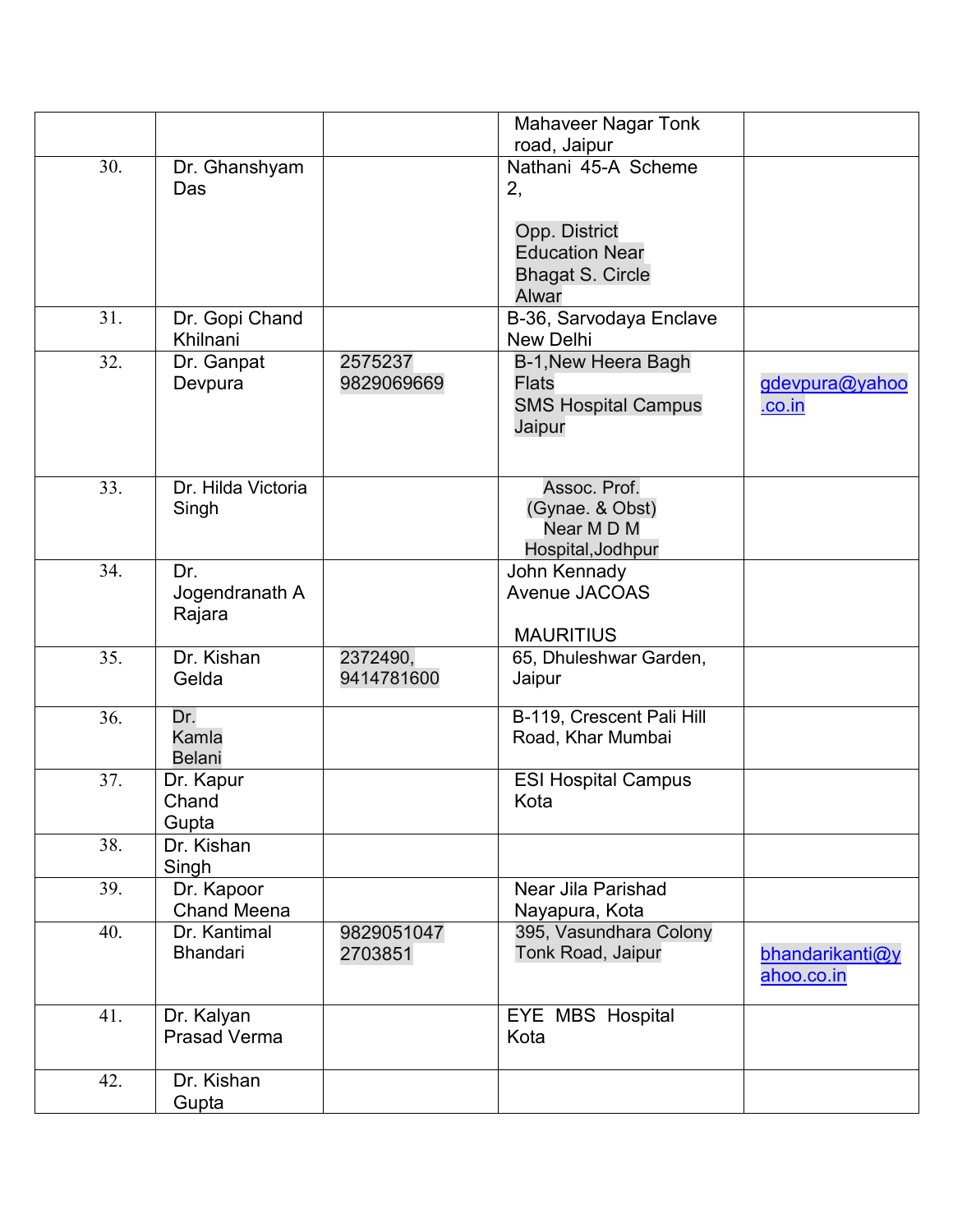| 43. | Dr. Leela Dhar      | 9460407400, | D-3, Doctors flats,                |                   |
|-----|---------------------|-------------|------------------------------------|-------------------|
|     | Agarwal             | 2610101     | Gangwal Park, Jaipur               |                   |
| 44. | Dr. Laxman          |             | 626, Rajendra Nagar                |                   |
|     | <b>Prasad Gupta</b> |             | <b>Bharatpur</b>                   |                   |
| 45. | Dr. Murlidhar       |             | 21-B, Talwandi                     |                   |
|     | Chittora            |             | Kota                               |                   |
|     |                     |             |                                    |                   |
| 46. | Dr. Mahendra        |             | Flat 629, Pendnor                  |                   |
|     | Kumar Joshi         |             | House 1030 East                    |                   |
|     |                     |             | Lancaster                          |                   |
|     |                     |             |                                    |                   |
|     |                     |             | Av Rosemolt PHILEDEL               |                   |
| 47. | Dr. Mohan Lal       |             | <b>AKANKSHA</b>                    |                   |
|     | Jain                |             | Nr. Ladhnu Bus Stand               |                   |
| 48. | Dr. Manohar F       |             | Sujangarh<br><b>Manohar Clinic</b> |                   |
|     | Kishnani            |             | 1905, Khejron Ka                   |                   |
|     |                     |             | Rasta Jaipur                       |                   |
| 49. | Dr. Manohar Lal     | 9829068780  | Sector 1, H. No. 635               |                   |
|     | Gupta               | 2236563,    | Vidhyadhar Nagar                   | drmlgupta@sify.co |
|     |                     | 2236280     | Jaipur                             | m                 |
| 50. | Dr. Murari          |             | C-21, Thermal                      |                   |
|     | Lal Vaish           |             | Colony                             |                   |
|     |                     |             | Saketpura, Kota                    |                   |
| 51. | Dr. Manu            | 9828084679  | 111/188, Madhyam                   |                   |
|     | Kumar Jain          |             | Marg, Agarwal Farm,                |                   |
|     |                     |             | Mansarovar                         |                   |
|     |                     |             |                                    |                   |
| 52. | Dr. Mahendra        |             | 71, Richfield                      |                   |
|     | <b>Kumar Joshi</b>  |             | Cove Jackson                       |                   |
|     |                     |             | NT 38305                           |                   |
| 53. | Dr. Maliram         | 9414752914  | A-599, Govind Marg                 |                   |
|     | Aswal               |             | Malviya Nagar,                     | aswalmaliram52@   |
|     |                     |             | Jaipur                             | hotmail.com       |
|     |                     |             |                                    |                   |
| 54. | Dr. Mahaveer S.     | 2674130,    | <b>Pink City Restaurant</b>        |                   |
|     | Nathawat            | 9414078989, |                                    | gm53@yahoo.com    |
|     |                     | 7665555600  | opp Jal Mahal,                     |                   |
|     |                     |             | <b>Behind Golimar</b>              | pinkcity@gmail.co |
|     |                     |             | garden, Amer Road                  | $\underline{m}$   |
|     |                     |             | Jaipur                             |                   |
| 55. | Dr. Mahesh          |             | 211 Scheme No. 1 Balbharti         |                   |
|     | <b>Chand Gupta</b>  |             | School, Alwar                      |                   |
| 56. | Dr. Mohan Lal       | 2204707     | A-402, Maharaja                    |                   |
|     | Saini               |             | Apartment Devi Marg,               |                   |
|     |                     |             | Bani Park, Jaipur                  |                   |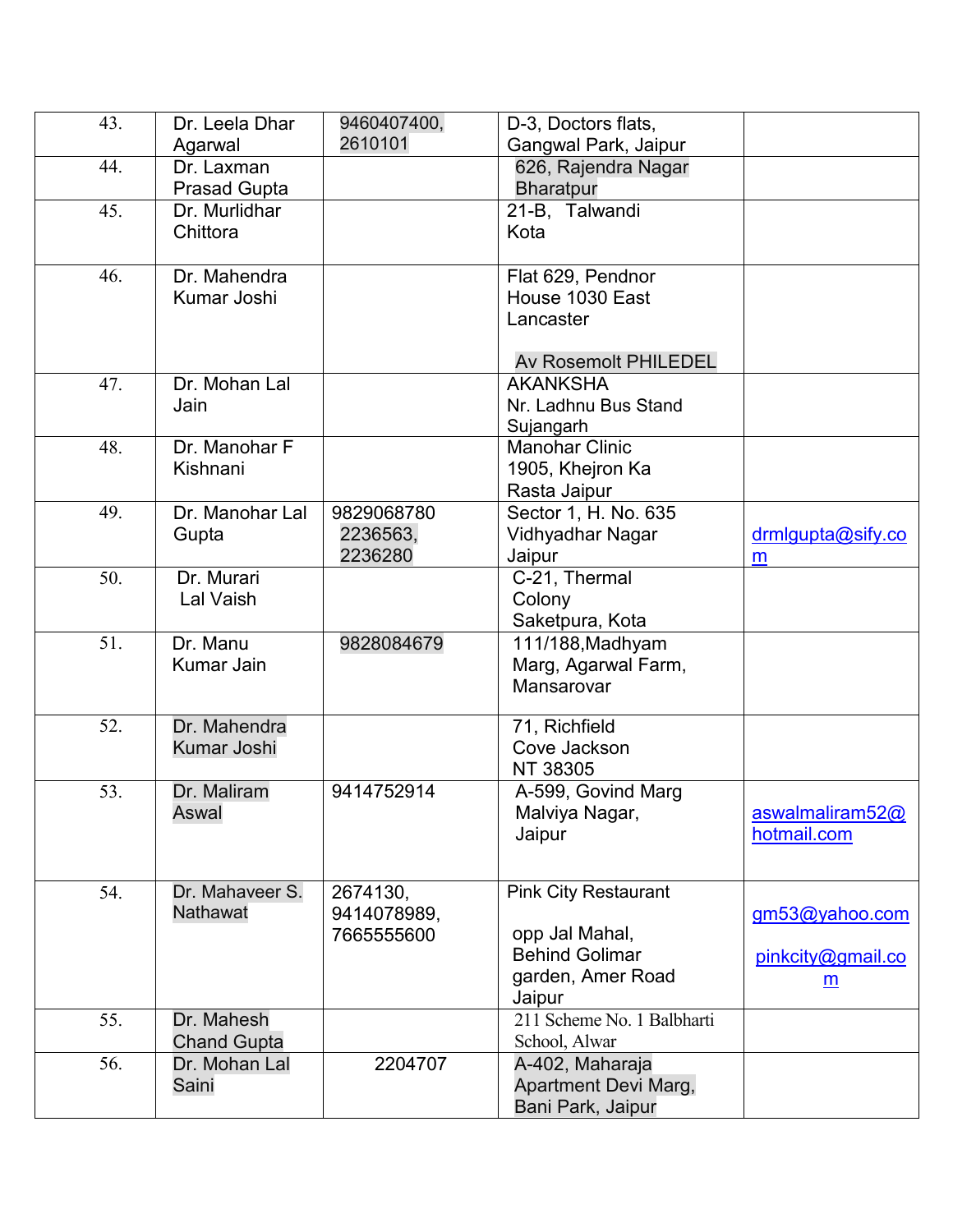| 57. | Dr. M.M. Arora                          |                        | B-1/10, Kuber Colony<br>NIBM Road, Kondhwa<br>Pune                                                |  |
|-----|-----------------------------------------|------------------------|---------------------------------------------------------------------------------------------------|--|
| 58. | Dr. Manjula<br><b>Bhargava</b>          | 2601162,<br>9460188488 | DRs Bungalow no 5<br>Gangwal Park, Jaipur                                                         |  |
| 59. | Dr. Mahesh<br><b>Kumar Jain</b>         | 9414044886,<br>2324324 | 13, Shri Gopal<br>Nagar, Gopal pura<br>By pass, near<br>Mahesh nagar<br>police station,<br>Jaipur |  |
| 60. | Dr.<br>Mahendra<br><b>Kumar</b><br>Jain | 9829065882,<br>2245819 | A/389, Amrapali Road,<br>Vaishali nagar, Jaipur                                                   |  |
| 61. | Dr. Narain Das<br><b>Tahliani</b>       |                        | 725, Ashok Chowk<br>Adarsh Nagar<br>Jaipur                                                        |  |
| 62. | Dr. Nawal<br><b>Kishore Sharma</b>      | 9414304012             | "RAM BHAWAN"<br>Shanti Niketan Colony<br>Pushpanjali<br>Marg, Barkat Nagar<br>Jaipur              |  |
| 63. | Dr.<br>Nirmala<br>agarwal               | 9829133214,<br>2710801 | D-209, Rajendra Marg<br>Bapu Nagar, Jaipur                                                        |  |
| 64. | Dr. Nalini<br>Khajanchi                 |                        | <b>RNT Medicine college</b><br><b>Udaipur</b>                                                     |  |
| 65. | Dr. P. Kumar<br>Meena                   | 9314262352             | <b>SARC Tuberculosis</b><br>Centre<br>Kathmandu                                                   |  |
| 66. | Dr. Pratap<br>Singh<br>Gudwani          |                        | 7A/9, Jwala Hedi<br><b>Market Paschim Vihar</b><br><b>New Delhi</b>                               |  |
| 67. | Dr. Pawan<br>Kumar<br>Shorey            | 9414045217             | 140, AWHO Colony<br>Amba Bari, Jaipur                                                             |  |
| 68. | Dr. Nawal<br><b>Kishore Gupta</b>       |                        | "GULAB KUNJ"<br>Opp. Chaman Hotel<br>Nayapura, Kota                                               |  |
| 69. | Dr. Pradeep<br><b>Kumar Gupta</b>       |                        | <b>Ashirward Nursing</b><br>Home #9, Sector 7,<br>Urban estate Pipli                              |  |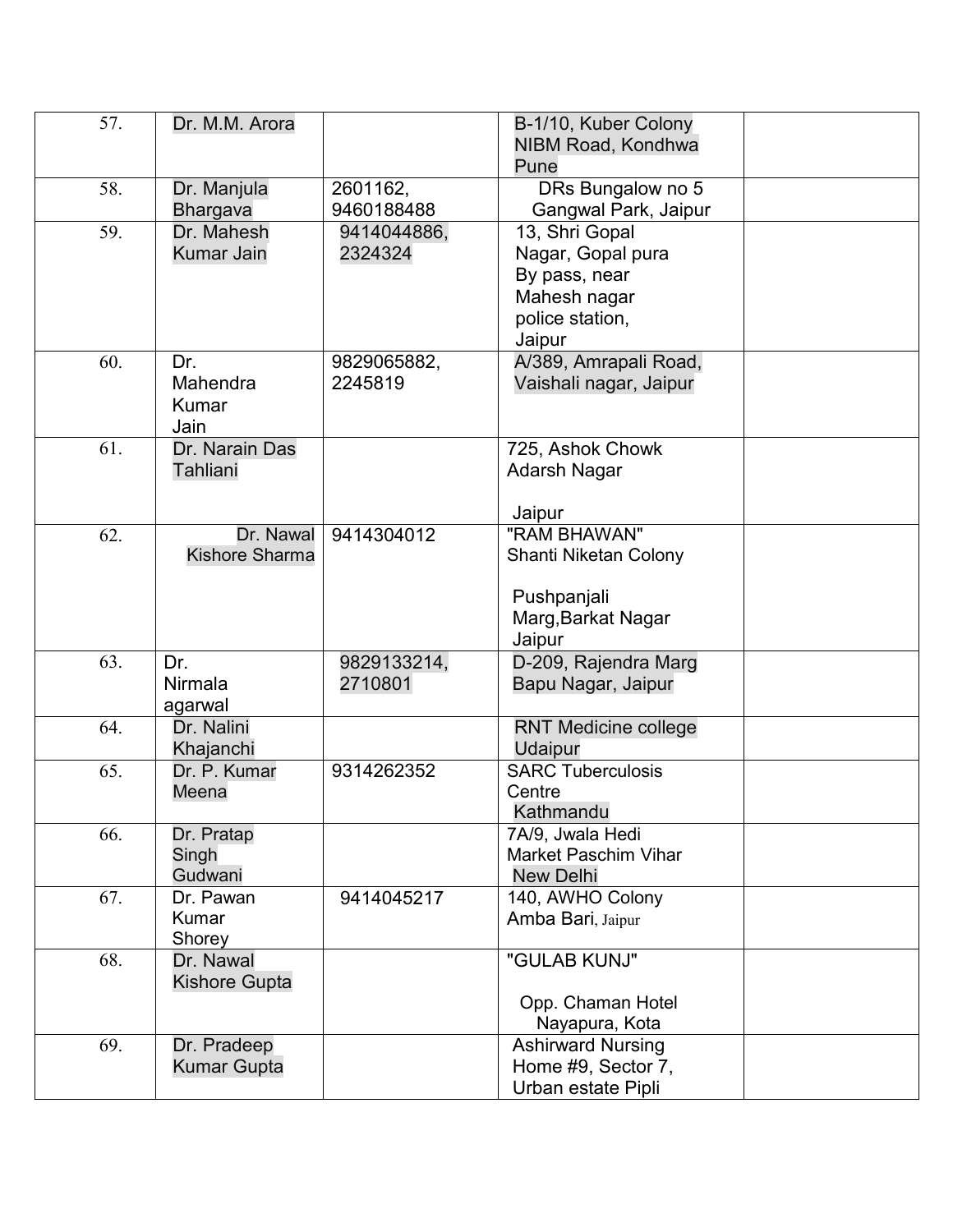|     |                                   |                       | Road, Kurukshetra,                                |                   |
|-----|-----------------------------------|-----------------------|---------------------------------------------------|-------------------|
|     |                                   |                       | Haryana                                           |                   |
| 70. | Dr. Praveen K.                    |                       | Med. Supt. ONGC Hospital,                         |                   |
|     | Maheshwary                        |                       | Dehradoon                                         |                   |
| 71. | Dr. Prem Chand                    |                       | B-42, Bajaj Nagar Jaipur                          |                   |
|     | <b>Dhandoria</b>                  |                       |                                                   |                   |
| 72. | Dr. Raj Kumar                     |                       | 988, East Windsour                                |                   |
|     | Banka                             |                       | <b>Circle FRESNO</b>                              |                   |
|     |                                   |                       | 93720                                             |                   |
|     |                                   |                       |                                                   |                   |
|     |                                   |                       | <b>USA</b>                                        |                   |
| 73. | Dr. Ravi Prabha                   | 2710033               | B-119, Mangal Marg                                |                   |
|     | Kulshrestha                       |                       | Bapu Nagar, Jaipur                                |                   |
| 74. | Dr. Rajendra                      |                       | J.S. Medicine Govt.                               |                   |
|     | Kumar                             |                       | Hospital<br>Hindoan,                              |                   |
|     | Sharma                            |                       | Karauli                                           |                   |
| 75. | Dr. Ram Avtar                     | 9414181221            | $1-F-32$ ,<br>Vigyan                              |                   |
|     | Agarwal                           |                       | Nagar Kota                                        |                   |
|     |                                   |                       |                                                   |                   |
| 76. | Dr. Raman                         | 9314504554            | 49, Hospital Road C-                              |                   |
|     | Sharda                            |                       | Scheme, Jaipur                                    |                   |
| 77. | Dr. Rajendra                      |                       | Triveni Clinc47, Sanajy                           |                   |
|     | <b>Kumar Sureka</b>               |                       | Marg, Hathroj Scheme                              |                   |
| 78. | Dr.                               |                       | Surg. Medical College,                            |                   |
|     | Rajendra                          |                       | Aligarh                                           |                   |
|     | Singh                             |                       |                                                   |                   |
|     | Chana                             |                       |                                                   |                   |
| 79. | Dr. Ravi Kumar                    | 9413566600            | 111/402, Shipra Path                              |                   |
|     | Mathur                            |                       | Agarwal Farm Mansarover,                          |                   |
|     |                                   |                       | Jaipur                                            |                   |
| 80. | Dr. Rakesh                        | 9829056919            | 47-A, Kanota House Devi                           |                   |
|     | Pratap Khuteta                    | 2569191               | Path JAIPUR                                       | khuteta@hotmail.c |
| 81. |                                   |                       |                                                   | om                |
|     | Dr. Rajendra<br><b>Kumar Jain</b> | 9829066475<br>2300664 | $4-Kha-2$ ,<br>Housing<br>Shastri<br><b>Board</b> |                   |
|     |                                   |                       | Nagar                                             |                   |
|     |                                   |                       |                                                   |                   |
|     |                                   |                       | Jaipur                                            |                   |
| 82. | Dr. Rajesh                        |                       | J-8/136, Rajori Garden                            |                   |
|     | Mehta                             |                       |                                                   |                   |
|     |                                   |                       | New Delhi                                         |                   |
|     |                                   |                       |                                                   |                   |
| 83. | Dr. Rajeev                        | 9829174194            | 3010, Eglantine Court                             |                   |
|     | Mathur                            |                       | Merietta GA 30062 USA                             |                   |
| 84. | Dr. Rajendra                      | 2500255               | 33, Bhagwati Nagar                                |                   |
|     | Singhvi                           | 9829154901            | Kartarpura, Jaipur                                | singhvigunjan@ya  |
|     |                                   |                       |                                                   |                   |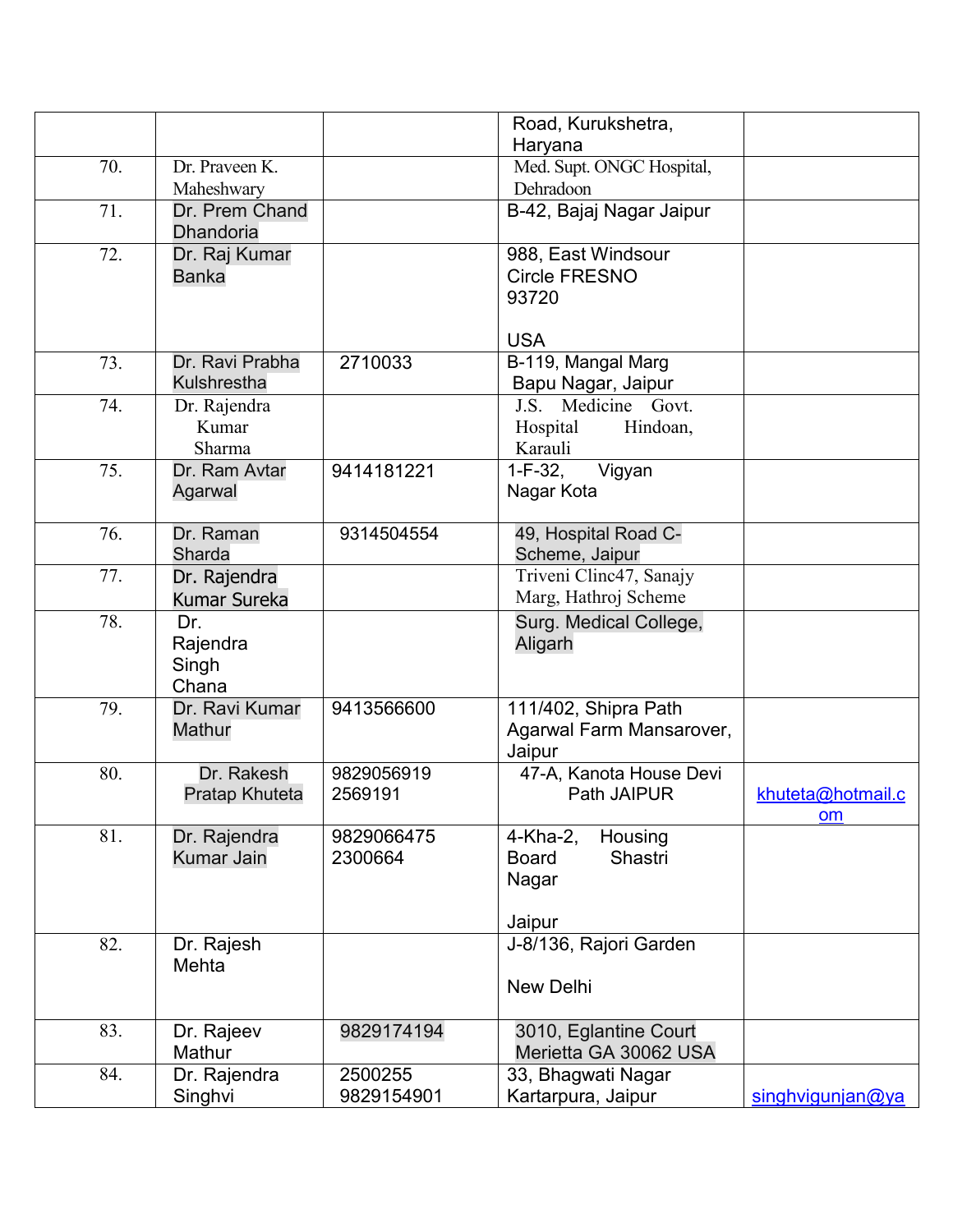|     |                                    |              |                                        | hoo.co.in                        |
|-----|------------------------------------|--------------|----------------------------------------|----------------------------------|
| 85. | Dr. Rajesh                         | 9829051846   | 27, Sanjay Marg                        |                                  |
|     | <b>Kumar Gupta</b>                 |              |                                        |                                  |
|     |                                    |              | Hathroi Scheme, Jaipur                 |                                  |
| 86. | Dr. Radha                          | 9214475323   | 2341, Kamla House                      |                                  |
|     | Krishan Mundra                     | 2575337      | Ramlalji Ka Rasta                      | dr.rkmundra@Gmai<br><u>I.com</u> |
|     |                                    |              | Johri Bazar, Jaipur                    |                                  |
|     |                                    |              |                                        |                                  |
| 87. | Dr. Rajendra PD                    | 0562-2185096 | P-25, Basant Vihar,                    |                                  |
|     | Sachdea                            |              |                                        |                                  |
|     |                                    |              | Near Kamla Nagar                       |                                  |
|     |                                    |              | Behind Dayal Bagh, Agra                |                                  |
| 88. | Dr. Raman                          |              | KR-79, Civil                           |                                  |
| 89. | <b>Kumar Depawat</b><br>Dr.        | 9829174194,  | Lines, Kota<br>E-32 Kamla Marg         |                                  |
|     | Rajeev                             | 2362565      | C-Scheme, Jaipur                       |                                  |
|     | Mathur                             |              |                                        |                                  |
| 90. | Dr. Ravindra                       | 9414073696   | A-306 Govind Marg,                     |                                  |
|     | Tamra                              |              | Prince Road, Vidhyut                   |                                  |
|     |                                    |              | Nagar A Jaipur                         |                                  |
| 91. | Dr. Subh                           | 0141-2574777 | <b>Uphar Nursing Home</b>              |                                  |
|     | Laxmi                              | 9314647074,  | 5 <sup>th</sup> Cross, Gheewalon       | drsubhlaxmi                      |
|     | Jain                               | 9414047074   | Ka Rasta Jaipur                        | @gmail.com                       |
| 92. | Dr. Sudha                          |              | Kothari Maternity                      |                                  |
|     | Kothari                            |              | <b>Home Patel Circle</b>               |                                  |
|     |                                    |              |                                        |                                  |
|     |                                    |              | Hiran Marg, Udaipur                    |                                  |
| 93. | Dr. Sharad<br><b>Kumar Singhal</b> |              | B-78, Raman Marg                       |                                  |
| 94. | Dr. Sitaram                        | 2345396      | Tilak Nagar, Jaipur<br>41, Vaisno Devi |                                  |
|     | Sharma                             |              | Nagar Kalwar Road                      |                                  |
|     |                                    |              | Jhotwara, Jaipur                       |                                  |
| 95. | Dr. Saroj                          | 9828011520   | Sidh Vinayak Hospital E-               |                                  |
|     | Acharya                            |              | 14, Anand Vihar                        | saroljkacharya@y                 |
|     |                                    |              | Jagatpura, Jaipur                      | ahoo.com                         |
| 96. | Dr. Subhash                        |              | 8450, Rivuia Avenue                    |                                  |
|     | Kshetrapal                         | 9412756670   |                                        |                                  |
|     |                                    |              | Fort MYERS,                            |                                  |
|     |                                    |              | <b>FLORIDA</b>                         |                                  |
| 97. | Dr. Santosh                        |              | <b>SDMH</b><br>Poly                    |                                  |
|     | Yadav                              |              | Clinic                                 |                                  |
|     |                                    |              |                                        |                                  |
|     |                                    |              | Opp. S.M.S. Hospital,                  |                                  |
|     |                                    |              | Jaipur                                 |                                  |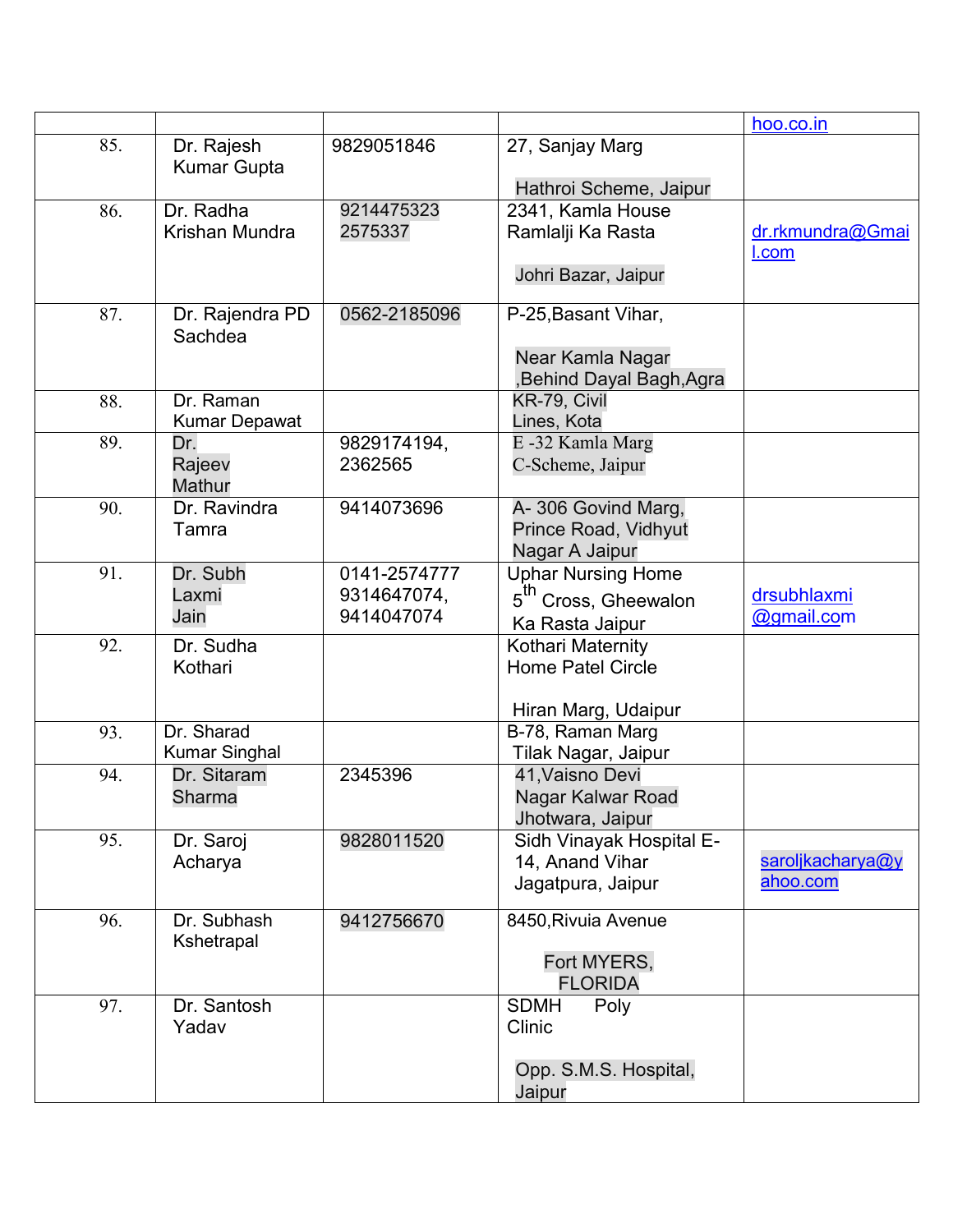| 98.  | Dr. Sukhram         | 9414345273,       | 251, Taruchaya Nagar,       |                |
|------|---------------------|-------------------|-----------------------------|----------------|
|      | Sharma              | 9414380872        | <b>Tonk Road Jaipur</b>     |                |
| 99.  | Dr. Shiv Dayal      | 9414278442,       | Bungalow no 2,              |                |
|      | Sharma              | 2604466           | Medical college             |                |
|      |                     |                   | campus, JLN Road            |                |
|      |                     |                   | Jaipur                      |                |
| 100. | Dr. Surendra        |                   | 1-Ka-7, Vigyan Nagar        |                |
|      | Kumar Bhatnagar     |                   | Kota                        |                |
| 101. | Dr. Suresh          |                   | <b>ENT Department AIIMS</b> |                |
|      | Chandra             |                   |                             |                |
|      | Sharma              |                   | Ansari Nagar, New Delhi     |                |
| 102. | Dr. Suresh C.       |                   | Paldi                       |                |
|      | <b>Bhandari</b>     |                   | Distt. - Sirohi             |                |
| 103. | Dr. Samin           | $(212)241-$       | The Mount Sinai Medical     |                |
|      | <b>Kumar Sharma</b> | 4021/5849         | Guestavel<br>Centre<br>One  |                |
|      |                     |                   | Levy Place                  |                |
|      |                     | (212)4271540, (21 |                             |                |
|      |                     | 2)534-2845        | BOX 1030, New York          |                |
|      |                     |                   | <b>NY</b>                   |                |
| 104. | Dr. Shailesh R.     | 9414048457,       | Jaipur Eye Hospital         |                |
|      | Srivastava          | 9928408372        | Chandi Ki Taksal            |                |
|      |                     |                   |                             |                |
|      |                     |                   | Jaipur                      |                |
| 105. | Dr. Shyam           | 9314967312,       | 147, Kailash Puri Behind    |                |
|      | Sunder Khuteta      | 3242835           | Khandaka Hospital           |                |
| 106. | Dr. Sushil Kumar    |                   | <b>General Hospital</b>     |                |
|      | Gupta               |                   |                             |                |
|      |                     |                   | Hansi (Haryana)             |                |
| 107. | Dr. Sitaram         |                   | 49,<br>Hom                  |                |
|      | <b>Baheti</b>       |                   | Chandra                     |                |
|      |                     |                   | Naskar Road                 |                |
|      |                     |                   |                             |                |
|      |                     |                   | Opp. Zora PetroL            |                |
|      |                     |                   | Pump Bilia Gheta            |                |
|      |                     |                   |                             |                |
|      |                     |                   | Calcutta                    |                |
| 108. | Dr. Sheelendra      |                   | B-67, Anita Colony Bajaj    | dr smathur@yah |
|      | Mathur              | 9461673858        | Nagar, Jaipur               | oo.com         |
| 109. | Dr. Sunita          |                   | House, Civil Lines          |                |
|      | Sisodia Achrol      |                   | Jaipur                      |                |
| 110. | Dr. Subodh          |                   | 5/17, Sector-9, Bhilai      |                |
|      | Hiran               |                   |                             |                |
| 111. | Dr. Suresh          | 9414296070,2661   | Sanjeevani<br>Rawat         |                |
|      | Chandar             | 035               | Hosptial                    |                |
|      |                     |                   |                             |                |
|      |                     |                   |                             |                |
|      |                     |                   | A-10, Laxmi Narayanpuri     |                |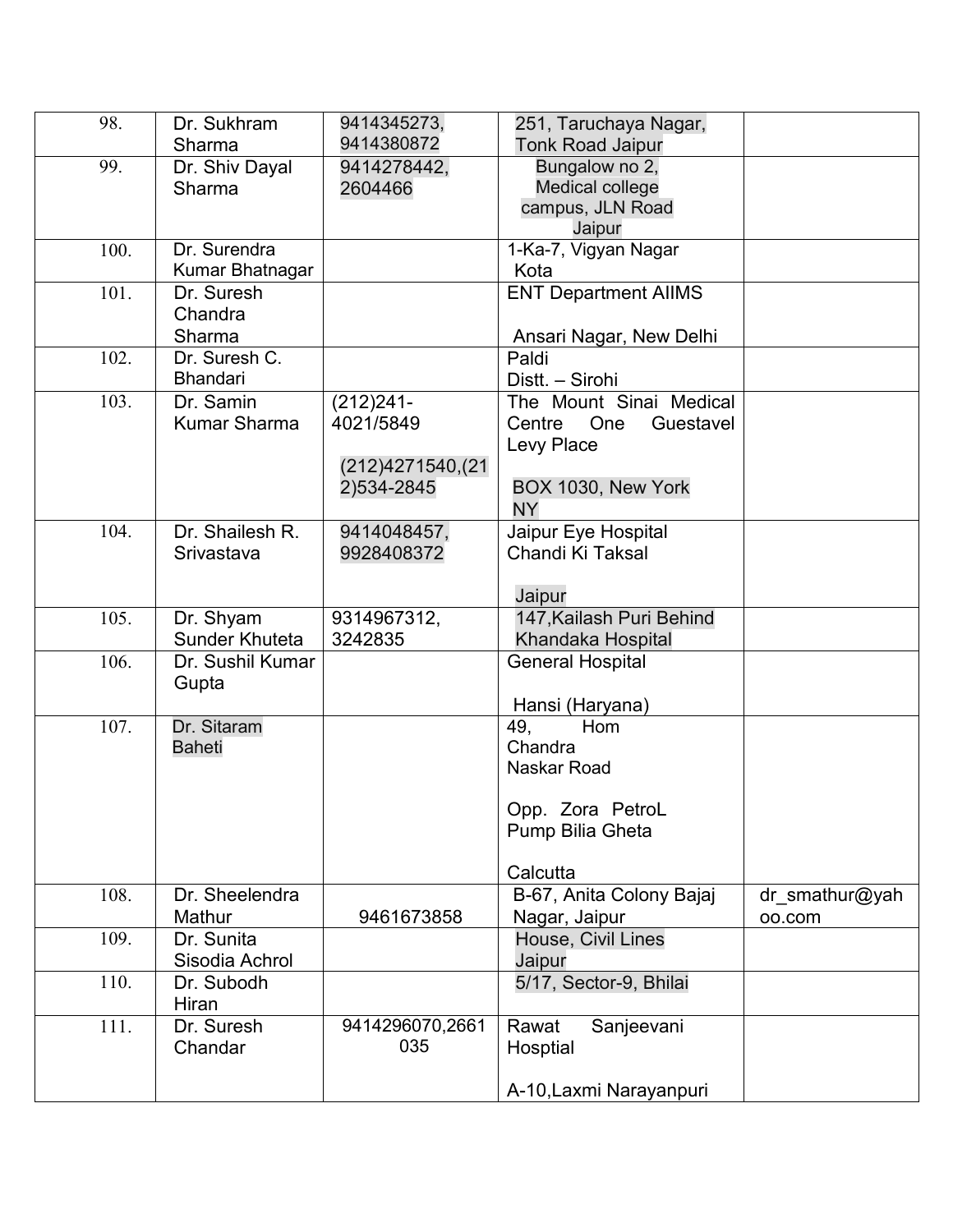|      |                                            |                             | Jaipur                                                                       |                                                    |
|------|--------------------------------------------|-----------------------------|------------------------------------------------------------------------------|----------------------------------------------------|
| 112. | Dr. S.P. Sharma                            | 9414293768,<br>2606090      | B-77, Sethi Colony Jaipur                                                    | spsharma<br>dr@yaho<br>o.com                       |
| 113. | Dr. Sudhir<br><b>Kumar Jain</b>            | 2321663<br>9828211447       | 1103, Madhur Nursing<br>Home Uniaron Ka<br>Rasta Chandpole<br>Bazar          | <b>drsudhirjain</b><br>54@gmail.c<br>$\mathbf{om}$ |
|      |                                            |                             | Jaipur                                                                       |                                                    |
| 114. | Dr. Satish Gulati<br>Subh                  |                             | Diagnostic Clinic<br><b>Narain Singh Circle</b><br>Jaipur                    |                                                    |
| 115. | Dr. Tej Kumar<br>Sogani                    | 9352910826                  | 8,<br>Ambica<br>Colony<br>Air Port Circle Sanganer<br>Thana Sanganer, Jaipur |                                                    |
| 116. | Dr. Uma Gupta                              |                             | <b>Government Hospital</b><br><b>BANSWARA</b>                                |                                                    |
| 117. | Dr. Usha<br>Khurana                        | 9828166512                  | A-269, Shivanand Marg<br>Malviya Nagar, Jaipur                               |                                                    |
| 118. | Dr Vimal Roy                               |                             | Sardana A-432,<br>Sadanand Marg<br>Malviya Nagar, Jaipur                     |                                                    |
| 119. | Dr. V.N. Mathur                            |                             | 14/11, Swarn Path<br>Mansarovar, Jaipur                                      |                                                    |
| 120. | Dr. Vijay Paul                             |                             | 1, Ajmer Road Near<br>Shalimar Jaipur                                        |                                                    |
| 121. | Dr. Vijay Laxmi<br>Agarwal                 |                             | Government Hospital,<br>P.O.PAWTA<br>Dist.JAIPUR                             |                                                    |
| 122. | Dr. Vijendra<br>Kumar Tripathi             | 01432-253032,<br>9414028432 | Paediatrician Indira<br>Colony, Gulzar Bagh,<br>Tonk (Rajasthan)             | pediatonk@gmail.<br>com                            |
| 123. | Dr. Visheshar D.<br>Sharma                 | 9414073019,<br>2552019      | 15, Durga Vihar<br>Near Kamani Farm Tonk<br>Road, Jaipur                     |                                                    |
| 124. | Dr. Vijay<br>Narayan Sharma                | 2360447,<br>9414203663      | 40 Dhuleshwar<br>Garden Jaipur                                               |                                                    |
| 125. | Dr. Vijay<br><b>Kumar</b><br><b>Barmee</b> |                             | 42-A, Famers Street<br><b>USA</b>                                            |                                                    |
| 126. | Dr. Vishnu                                 |                             | Opp. Dhandi                                                                  |                                                    |